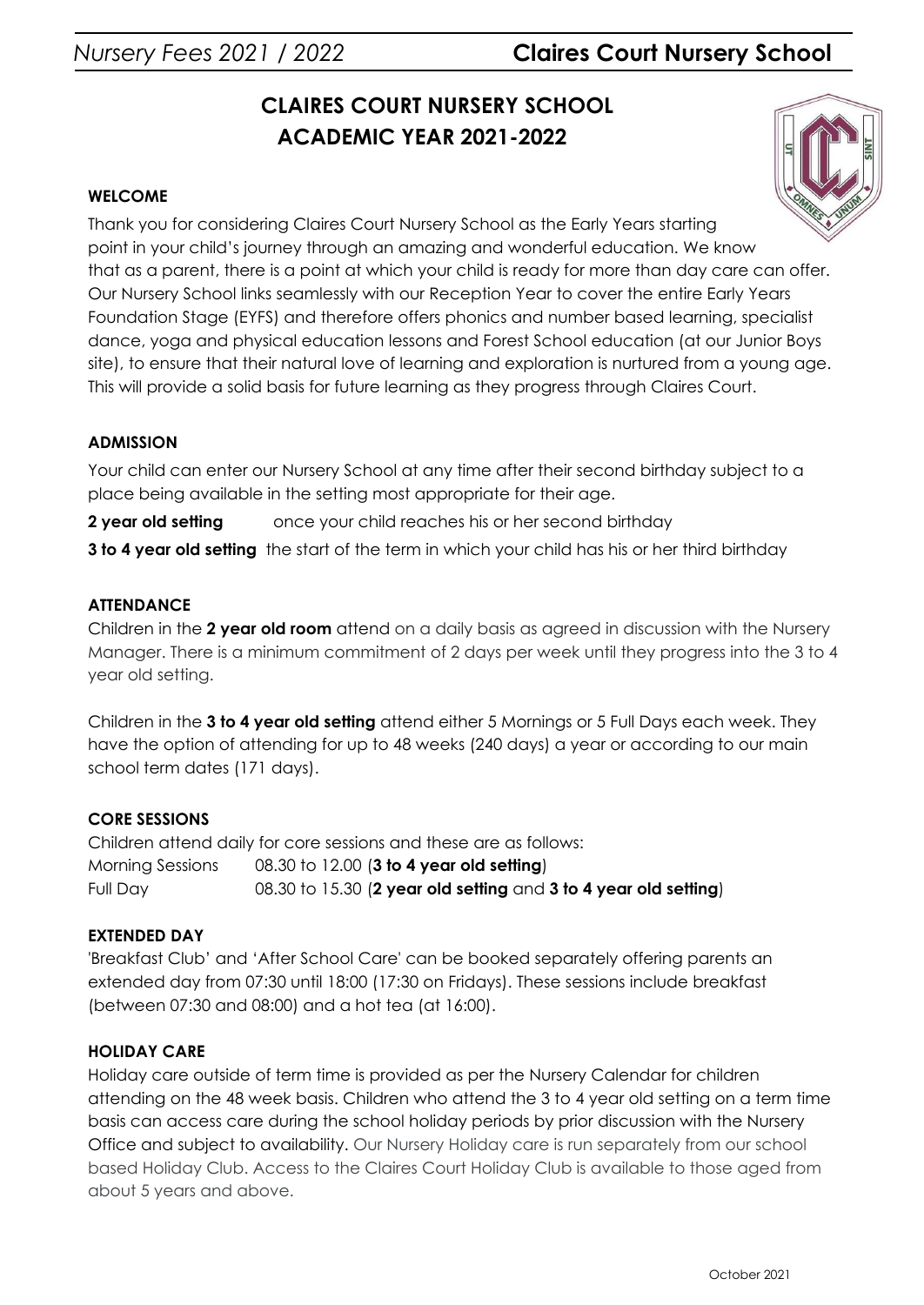# *Nursery Fees 2021 / 2022* **Claires Court Nursery School**

### **TRANSFER**

Children in the **2 year old room** must transfer to the **3 to 4 year old rooms** in the term after their third birthday to comply with the Early Years Foundation Stage. They can transfer earlier (in the term that their third birthday falls) but only on the recommendation of the Nursery Manager and subject to a place being available.

Children in the **3 to 4 year old rooms** must transfer to one of our **Reception Classes** in the Autumn Term after their fourth birthday.

### **48 WEEKS**

48 weeks are calendar weeks including bank/public holidays where these fall. The Nursery will be closed for either 4 or 5 days (extra to the 3 bank/public holidays) at Christmas and 9 days in the summer. Days closed will be confirmed at the beginning of each Academic Year but as an aid to planning will be 24 December 2021 to 3 January 2022, 30 August to 7 September 2022, 28 December 2022 to 4 January 2023 and 29 August to 6 September 2023. We aim to provide 240 days per year.

| <b>TERM</b> | <b>STARTS ON</b> | <b>HALF TERM</b>     | <b>ENDS ON</b> | <b>NO OF DAYS</b>                                        |
|-------------|------------------|----------------------|----------------|----------------------------------------------------------|
| Autumn      | 9 Sep 2021       | 18 Oct – 29 Oct 2021 | 16 Dec 2021    | -61                                                      |
| Lent        | 11 Jan 2022      | 21 Feb – 25 Feb 2022 | 7 Apr 2022     | 58                                                       |
| Summer      | 26 Apr 2022      | 30 May - 3 June 2022 | 14 Jul 2022    | 52                                                       |
|             |                  |                      |                | Please note the Autumn half-term break is for two weeks. |

### **TERM DATES FOR THREE TO FOUR YEAR OLDS**

#### **UNIFORM**

We take pride in our appearance and being part of the Nursery School. As such, all children are required to wear the official School burgundy sweatshirt/navy polo shirt and their own choice of navy bottoms. This may be joggers/leggings or shorts. We also ask if a puddle suit can be bought too to support outdoor education and Forest School learning. The jumper, polo shirt and puddle suit can be purchased from our uniform supplier - Goyals, Bridge Street, Maidenhead (01628 639725).

#### **FREE NURSERY EDUCATION**

Our setting has been accepted by the Royal Borough of Windsor and Maidenhead (RBWM) as an appropriate provider of Early Years Education and pupils on roll are eligible to receive a free entitlement under the Early Years Funding scheme (EYF).

# **For 3 and 4 Year Olds**

Currently all qualifying three and four year olds are entitled to receive up to 570 hours of free nursery education per year. We offer three hours free within each of our morning sessions up to a total of 15 hours weekly and eligible children can make up the difference (to a maximum of 30 hours in any week) with another provider. To qualify for the free entitlement, it is only necessary to provide proof of age (e.g. a birth certificate) and a signed Parental Declaration form (available from Admissions).

# **For 2 Year Olds**

Our Nursery School is not registered for the Government's Free education and childcare for 2-year-olds scheme.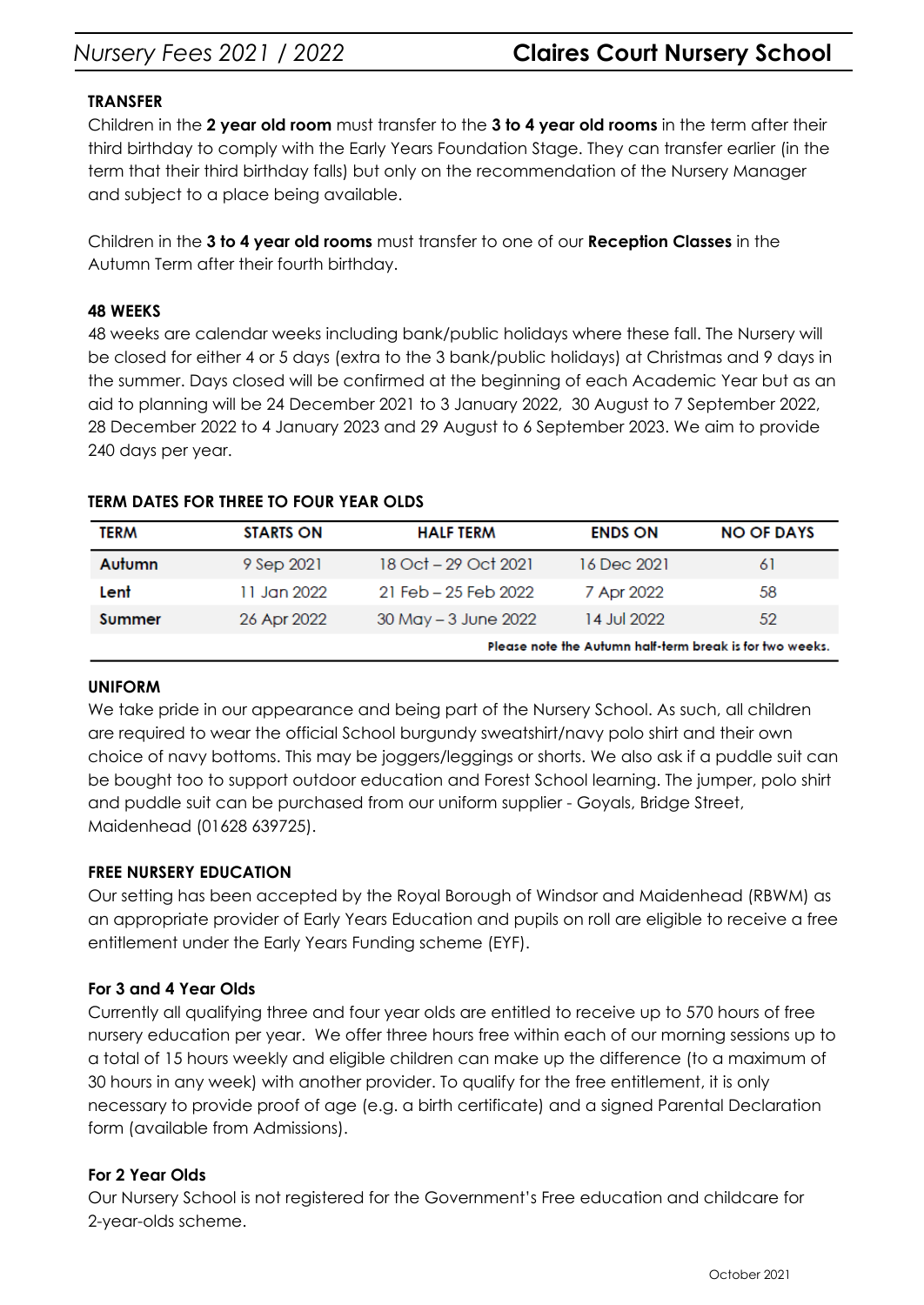# **Afternoon only availability**

Subject to availability, the Nursery has a small number of places available from 12.30pm to 3.30pm daily during term time for 3 and 4 year olds. These are offered on a no-registration fee basis (for entry at 3+ years) but, for reasons of equality and fairness, it is necessary to operate a waiting list system. Please apply as soon as possible to the Nursery Manager in writing if you wish to place your child's name on this waiting list. Please note that these sessions are not open to those attending morning sessions and that uniform is required (see above). The Registration Fee of £100 is payable immediately if other sessions are taken e.g. casual, pro rata and out-of-school care sessions.

The qualifying birth dates indicated in the fee table overleaf are those provided by the RBWM and are based on the current funding obligations of the local authority. These may change in the future and the dates are to be used as a guide only.

# **CHILDCARE VOUCHERS & TAX-FREE CHILDCARE**

The School will accept Childcare vouchers in payment of Nursery Fees under HMRC rules or will invoice parents' employers directly. The School's contract, however, remains with the Parents, who will be liable for settlement of fees in the event that Childcare Vouchers or employer invoices are unpaid for any reason. HMRC has now launched the new Tax-Free Childcare online payment account and the School is registered to receive payments from these accounts.

# **INSURANCE**

Insurance cover against personal injury and dental accident is included. Please note that cover does not extend to medical expenses. Our Fees Refund scheme and Personal Effects Insurance does not extend to our Nursery School.

# **REGISTRATION FEES & DEPOSITS**

A £100 Registration Fee is payable with your application for a school place at Claires Court School. This fee is non-refundable.

As our EYFS comprises both Nursery and Reception settings, a place will be reserved for your child in either Year 1 at Junior Girls or Year 1 at Junior Boys. We therefore require a deposit before confirming the availability of a place for your child. If this is your only child attending Claires Court School then the deposit is £1,000 of which £500 will be returned with the first term's fee for Year 1. If your child has an older sibling at Claires Court then the deposit will only be £500 and will be refunded as above.

The balance (£500) is then aligned with our main school requirement and is classed as the 'family deposit'. It is returned at the end of the child's education at Claires Court. If subsequent siblings join us at any entry point, this will carry through and is refundable on the last child leaving the main school. However, if the initial Year 1 place accepted is not taken by your son or daughter then the deposit will be retained by the school.

# **NURSERY NOTICE**

If your child attends one of our settings on a 48 week basis then you must give us 16 weeks' notice that you intend to withdraw your child from our Nursery. If your child attends on a term time basis then you must give us a term's notice. In both cases, your notice must be in writing and addressed to the Head of Juniors. If you do not give us the appropriate notice then we will charge you 16 weeks'/a term's fees in its place.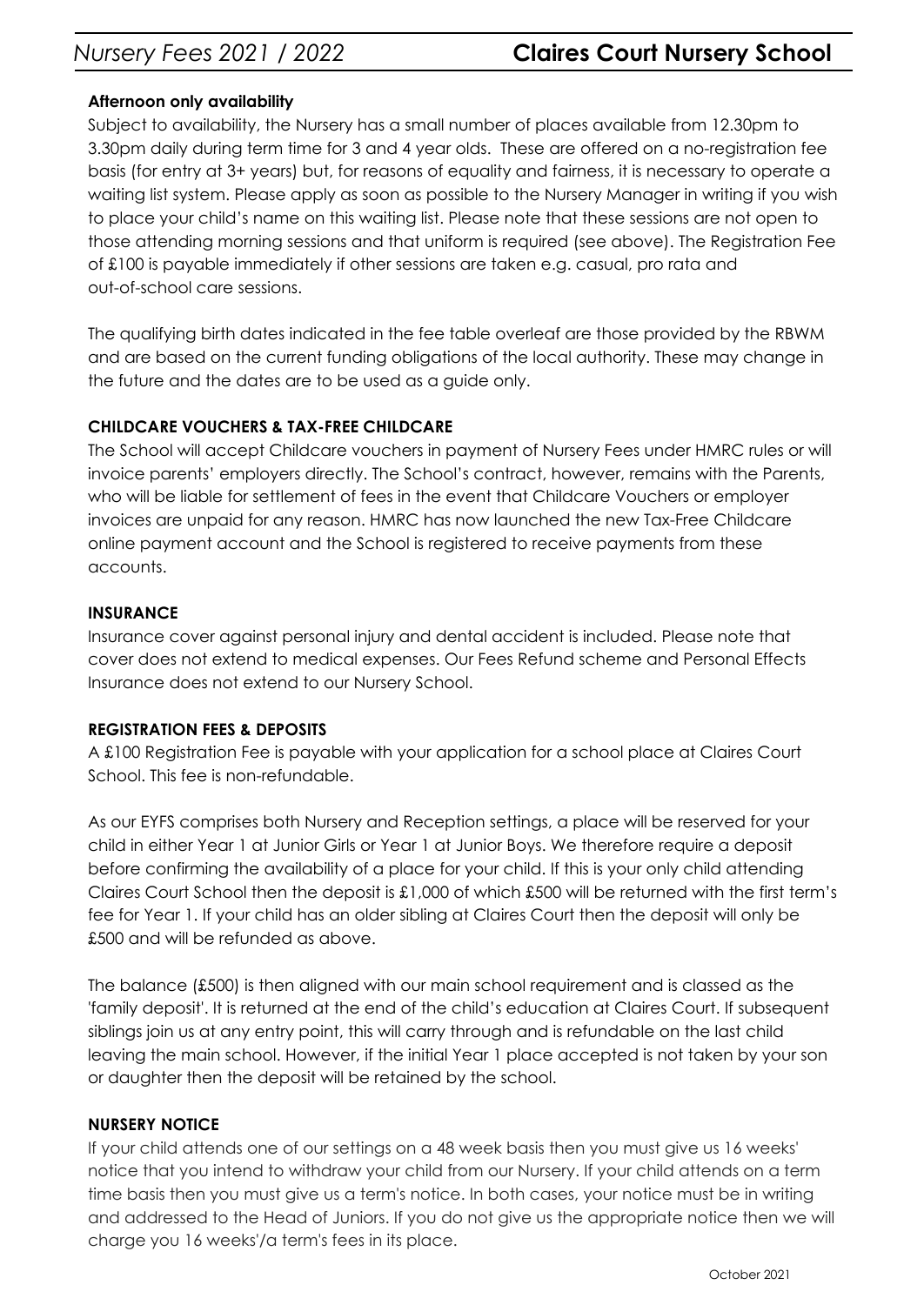# *Nursery Fees 2021 / 2022* **Claires Court Nursery School**

### **NURSERY FEES AND PAYMENT**

Fees are based on the attendance agreed between the family and the Nursery Manager and on the attendance basis chosen i.e. 48 weeks or term time. For children attending the 2 year old setting the calculation will be based on core days subject to a minimum of two days weekly.

Children in the 3 to 4 year old setting are required to attend a minimum of five mornings or five full days each week. Any additional afternoon sessions will be charged at the casual rate basis below.

Fees are invoiced in advance half termly and can be paid by Childcare Vouchers or by [Direct](http://www.clairescourt.com/_site/data/files/documents/admissions/fees/Direct_Debit_Form2016.pdf) [Debit](http://www.clairescourt.com/_site/data/files/documents/admissions/fees/Direct_Debit_Form2016.pdf). We can arrange a monthly payment plan or alternatively if unpaid a direct debit will be taken on the second Monday of each half term. A charge of £50 is made for failed Direct Debits.

#### **DAILY AND SESSION CHARGES**

Our charges for Core Sessions on a daily basis are as below:

| <b>Eligible for Early Years Funding</b><br>Full Day - £48.50* ** | Morning - $£15.50*$ |
|------------------------------------------------------------------|---------------------|
| Not Eligible for Early Years Funding<br>Full Day - $£63.00**$    | Morning - $£30.00$  |

\**Fees relate to those hours over and above the three free hours available per day. \*\* Includes a hot lunch*

#### **EXTENDED CARE**

| Breakfast Club (breakfast included)07.30 - 08.30 |                 | £3.50  |
|--------------------------------------------------|-----------------|--------|
| After School Care (hot tea included)             | $15.30 - 18.00$ | £11.50 |

#### **CASUAL SESSIONS**

Casual extra sessions are only available to children attending on a term time basis. These can be booked subject to availability but do not qualify for EYF. Please enquire directly with our Nursery Manager.

| An afternoon session including hot lunch: | Casual rate £40 |
|-------------------------------------------|-----------------|
|-------------------------------------------|-----------------|

The tables below are a guide to the most common combinations: